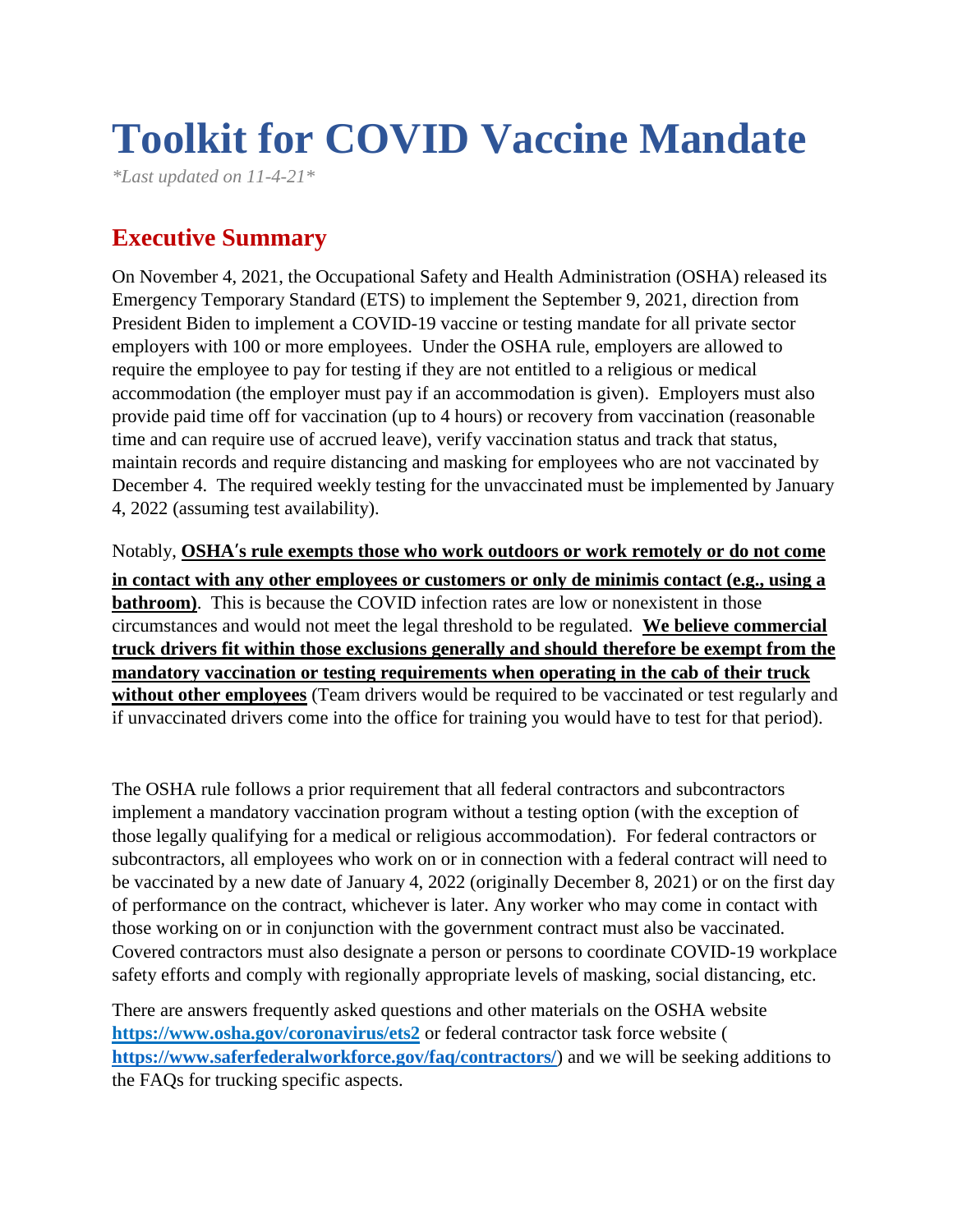# **Timelines**

The OSHA rule requires identification of unvaccinated employees and implementation of masking and distancing as well as implementation of paid time off for vaccination (up to 4 hours) or recovery from vaccination of an employee by December 4, 2021. On January 4, 2022, all employees must be vaccinated or tested -- if not vaccinated -- weekly. In hybrid situations where an employee is working remotely but periodically comes into a setting with other employees, unvaccinated employees must be tested within seven days of returning to the workplace/interacting with other employees and produce that test result before or when they enter the workplace.

Federal contractors will need to comply when they enter a contract, option, extension or amendment with a contractual clause requiring vaccination and should be informed of the requirement as part of the contracting process. The government has stated they want all contractor employees vaccinated by **January 4 (December 8 originally).** Some agencies have been giving additional leeway in certain instances.

# **Good Faith Safe Harbor**

When it issues a new rule, OSHA will in most instances announce that it will use its enforcement discretion for employers who are making a good faith effort to comply. They did exactly that when they issued a similar emergency rule on health care earlier this year. This "nonenforcement policy" means even if someone has not met all requirements by the deadlines set in the rule, OSHA will not cite them as long as there is evidence of good faith (for example, document attempts to order tests if you cannot purchase and/or do not receive them by the compliance deadline). The key is documentable good faith activity to implement the requirements.

# **Common Employee Questions About Federal Vaccine Mandate:**

#### **Q: What is the vaccine mandate?**

**A:** On Sept. 9, 2021, President Biden directed the Occupational Safety and Health Administration (OSHA) at the US Department of Labor to create a regulation directing companies with more than 100 employees to enforce a mandate for either COVID-19 vaccination or weekly testing and that requirement was released earlier today (November 4). The deadlines for our workplace are not immediate however.

(*Note: For companies who do federal contracting work, including subcontractors, there is a vaccine mandate for all employees (except those entitled to religious or medical exemptions) working on government contracts after January 4, 2022. Details are still being refined, and the contracting officer may be able to make accommodations, including the timeline for implementation possibly.)*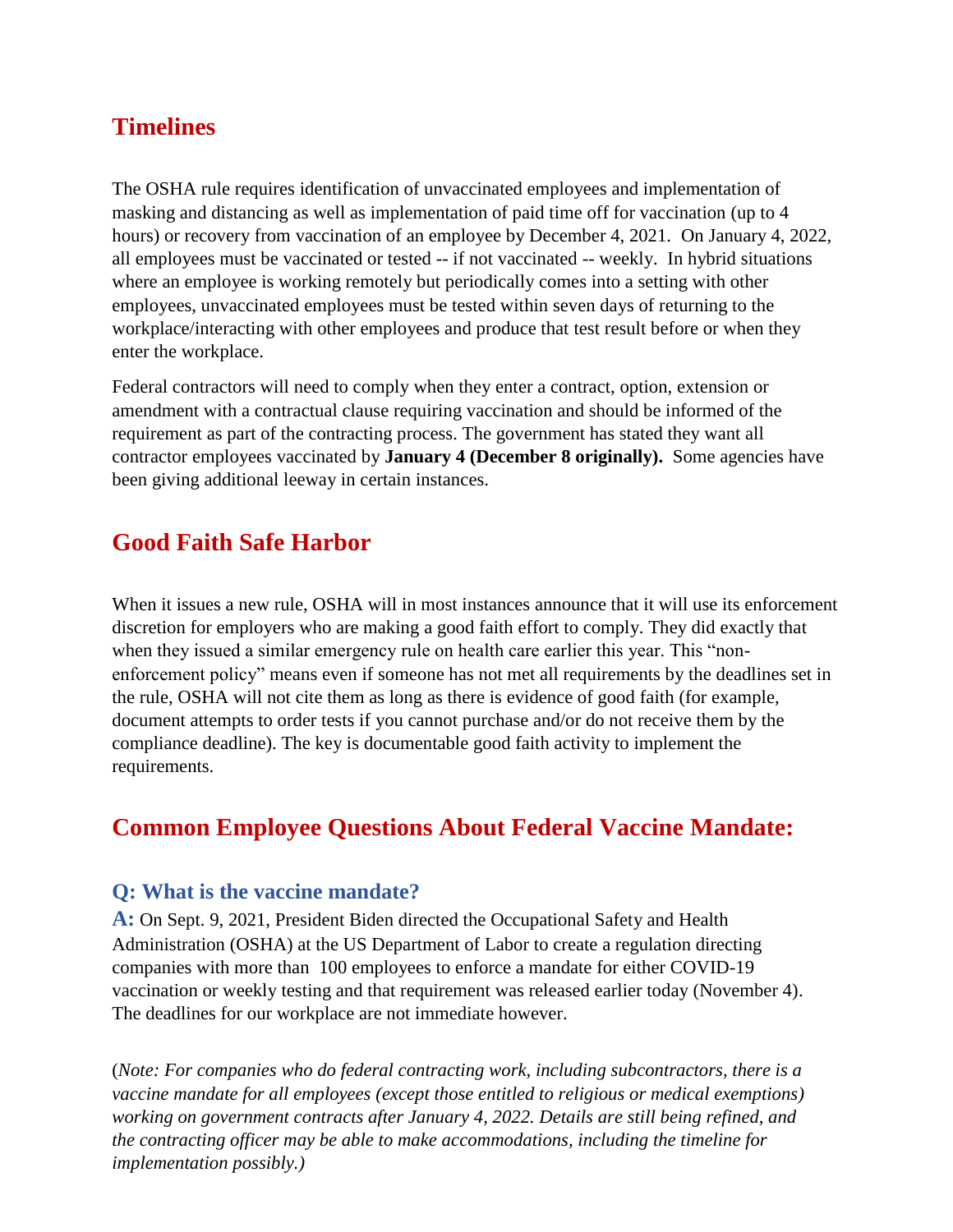#### **Q: When will it happen and be enforced?**

**A:** The OSHA rule will be formally published on November 5, 2021 and effective when published but has deadlines at 30 and 60 days after publication. Also, when it issues a new rule, OSHA will in most instances announce that it will use its enforcement discretion not to cite employers who are making a good faith effort to comply for several months after the standard issues.

*(Note: Employers in the following states are under state OSHA jurisdiction and likely will have an additional 30 days following the federal rule being issued before they implement a similar requirement: Alaska, Washington, Oregon, California, Hawaii, Nevada, Utah, Arizona, New Mexico, Wyoming, Minnesota, Iowa, Michigan, Indiana, Kentucky, Tennessee, South Carolina, North Carolina, Virginia, Maryland, Vermont. You will need to monitor your state OSHA for exactly when the deadlines of their requirements come into force.)*

## **Q: Do I have to get vaccinated to keep my job here? I don't want the vaccine and won't take it.**

**A1** (fewer than 100 employees and not a federal contractor)**:** No

**A2 (**100+ employees and not a federal contractor): You DO NOT have to be vaccinated to keep your job. If you're not already vaccinated, you also likely won't have to be vaccinated or tested right away either. We will have to implement social distancing and masking requirements by December 4, but the deadline for vaccination or testing is January 4, 2022. If you don't want to be vaccinated, the government will require employers to require a weekly test after January 4 possibly. The details of what type of test and how to report it aren't done yet, but we'll share as soon as we can.

*(note: Whether to require vaccination-only is a decision for the employer if they have more than 100 employees and are not a government contractor. It is unclear that enough testing will be available, feasible or reportable, and we await details.)*

# **Q: What are you as my employer and the trucking industry doing about the mandate?**

**A:** ATA has raised concerns on your and our behalf about the impact on trucking and truck drivers and asked that our drivers be exempted. It doesn't make sense for trucking and the supply chain, and we believe we can keep drivers, employees and Americans safe with other options – like masks and social distancing. In fact, we've been doing that pretty successfully throughout the pandemic.

OSHA's rule in fact exempts those who work outdoors or work remotely or do not come in contact with any other employees or customers in part because the COVID infection rates are low or nonexistent in those circumstances. We believe commercial truck drivers fit within those exclusions generally and should be exempt from the mandatory vaccination or testing requirements when operating in the cab of their truck without other employees (Team drivers